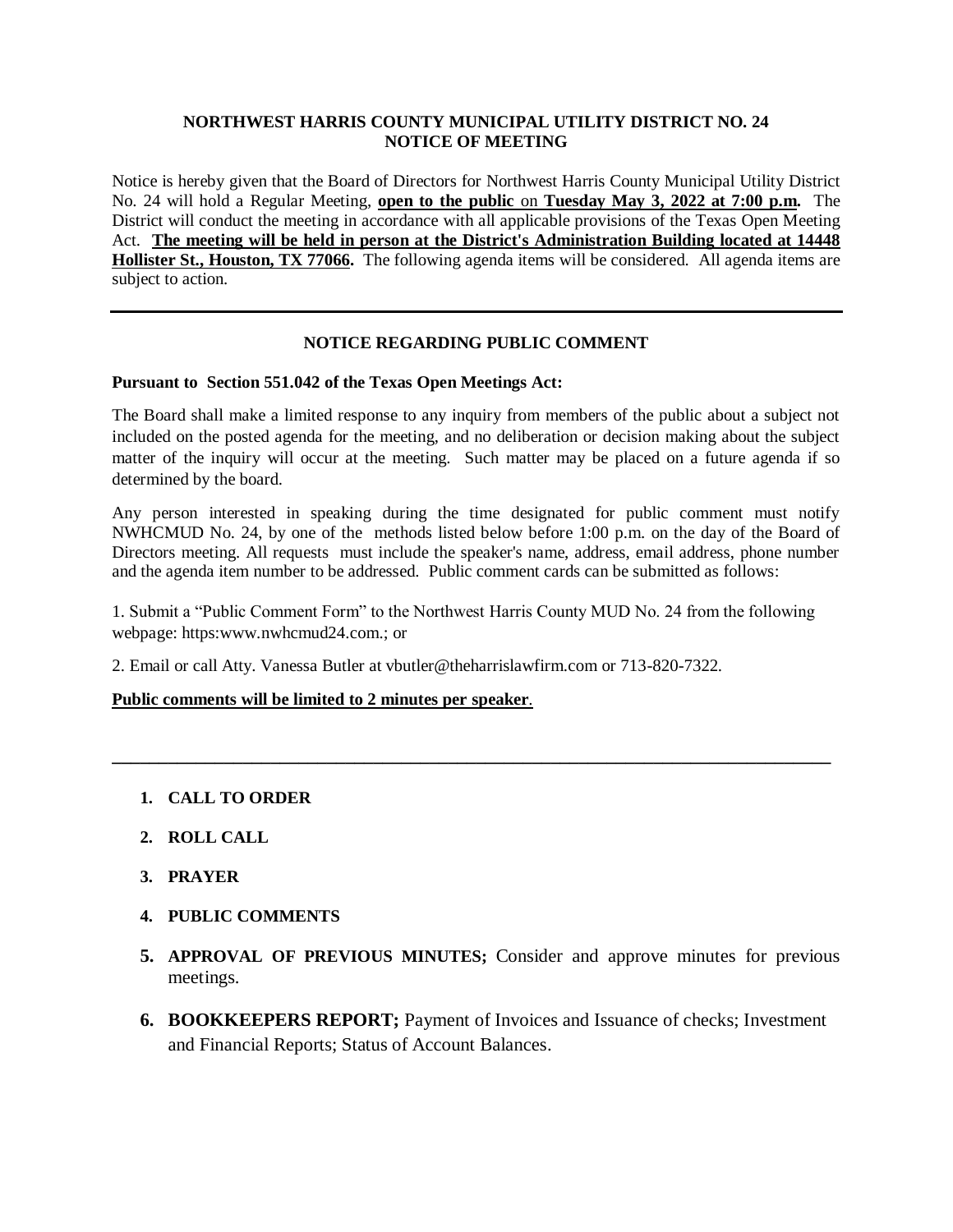- **7. TAX ASSESSOR-COLLECTOR REPORT**: Payment of Tax Related Invoices and Checks; Tax Revenues and Delinquent Tax Collections.
- **8. OPERATOR'S REPORT**; Update regarding Operations, Maintenance and Repair of District Facilities, Rate Order; Water Well Permits; Waste of Discharge Permit; Consumer Confidence Report; Customer Appeals; Termination of Service on Delinquent Accounts, Status of 90day compliance list, and other related matters needing action by the Board.
- **9. ENGINEER'S REPORT**; Update regarding Operations, Design of Facilities; Status of Projects and Storm Water Plans; Advertisement for bids; Construction Contract(s), Pay Estimate(s) and Change Order(s); other project updates and other related matters needing action by the Board.
- **10. SECURITY PATROL REPORT**; Update from Security Patrol related to incidents/activities occurring within the District.
- **11. BUILDING/CONSTRUCTION REPORT**; Updates from Atlas Consulting regarding the status of On-going Construction, and progress regarding current deficiencies identified at the District's Administration Buildings.
- **12. GENERAL MANAGER REPORT**: Updates from General Manager related to the renovation of the existing Administration Building or matters related to the construction of the New Administration Building, any other matters related to daily operations.

# **13. PENDING MATTERS;**

- **A. Discuss District Policies**; Discussion regarding newly proposed and/or existing policies that will be subject to annual renewal and/or adoption during the June, 2022 regular meeting.
- **B. RFP's for Independent Auditor**; Approve the solicitation of RFP's for an independent auditor for the bookkeeper.
- **C. Intent for Use of Administration Building**; a). Regarding the District's existing Administration Building, consider and approve either entering into a commercial lease or allowing residents to rent for events. b). Give directive to District's attorneys regarding intended use for the purpose of composing a letter to the Fire Marshall.
- **D. Hire Broker**; Consider and approve the District hiring a broker to assist with acquiring potential lessees for the District's existing Administration Building.
- **E. Investigations Report**; Updates given by the District's investigator related to pending matter.

## **CLOSED EXECUTIVE SESSION**

**Convene an Executive Session to discuss any matters authorized by Section 551 Texas Government Code.**